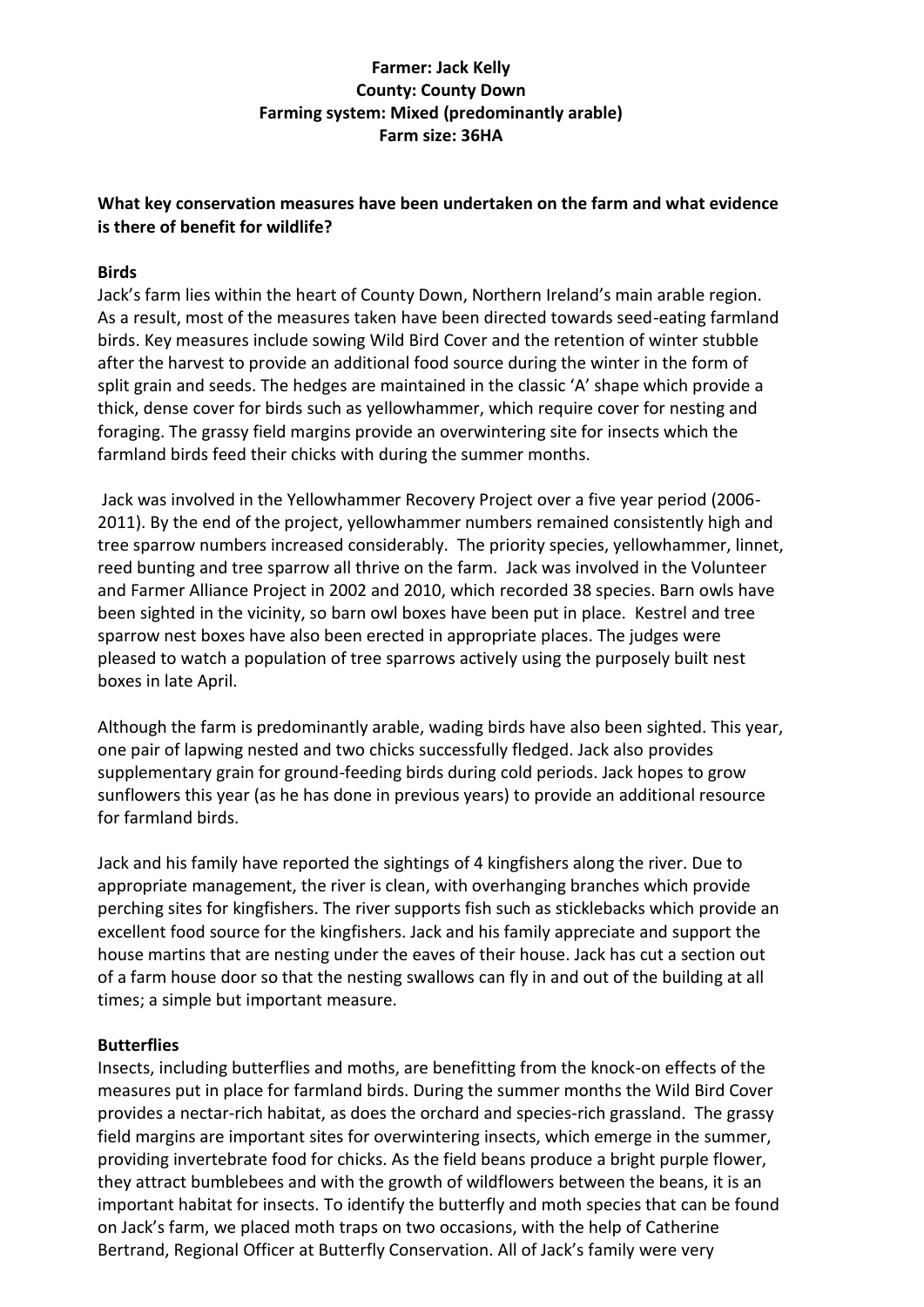interested in discovering what we had captured and we were not disappointed. Jack's ancient trees and thick hedges provide ideal habitats for the caterpillars. There is low input of fertilizers/herbicides and pesticides as a measure to conserve insects.

## **Plants**

There are a number of ancient trees in a wooded section of the farm. Jack has also planted sections of new woodland in recent years. There are a number of wildflower species growing in the species-rich grassland and around the base of the hedgerows. The speciesrich grassland and bean field are rich in wildflowers, including self-heal, devil's bit scabious and tufted vetch.

### **Other wildlife**

The freshwater river is kept free from agricultural run-off to encourage aquatic wildlife such as frogs, fish, birds, mammals and freshwater invertebrates. Otters have been reported using the river in recent years. Bats were also recorded foraging close to the house during the initial visit in April. As this site lies close to the river, there is an abundance of night-flying insects which provide an excellent food source. Irish hares are a common sight on the farm; the judges noted three hares on a pastoral field, grazed by sheep. The well managed hedgerows provide shelter and commuting routes for small mammals, including mice, shrews and bats.

**Is the farm a well-run commercial operation and on what basis has this been assessed?**  Jack runs a small business through locally selling cereal crops (oats, barley and wheat) which are rolled as meal for livestock. He also breeds and releases pheasants into the countryside as part of a small shooting business to provide an additional income. Wildlife conservation is well integrated into the small businesses. For instance, field beans are grown in one field as a food source for the free-ranging pheasants but, as Jack understands, this also increases the nitrogen content of the soil through nitrogen-fixing bacteria in the root nodules, which aids the subsequent growth of soil crops (a 'natural fertiliser'). Cereal crops and field beans are sown on a rotational basis. Jack also sells the beans to pigeon fanciers.

Although Jack's farm is small in size, he makes excellent use of the land available to satisfy the business needs and those of the wildlife. Jack's farm is an excellent example of how conservation can be incorporated into the running a small farm. The Kelly's are dependent on the farm for the survival of the business but Jack ensures that wildlife is supported at all times.

As Jack is no longer under the DARD Agri-environment scheme, the Northern Ireland Countryside Management Scheme (NICMS), he receives no additional payment for the conservation measures he continues to take.

## **How has the farmer demonstrated they understand how the conservation action benefits the wildlife on the farm and shown enthusiasm for the conservation work undertaken?**

Jack and his family are extremely enthusiastic about the wildlife on the farm. Jack understands the importance of his farm and County Down as a whole, as the main arable region of Northern Ireland. As a result, he directs his conservation efforts at seed-eating farmland birds. Due to a strong interest, Jack is knowledgeable about local wildlife and is always keen to discuss it with others. The management is targeted at the appropriate species, namely yellowhammer, linnet, reed bunting and tree sparrow, through the selection of the NICMS arable options. Jack understands that these options cannot be used in isolation and various options are required to provide birds with nesting sites and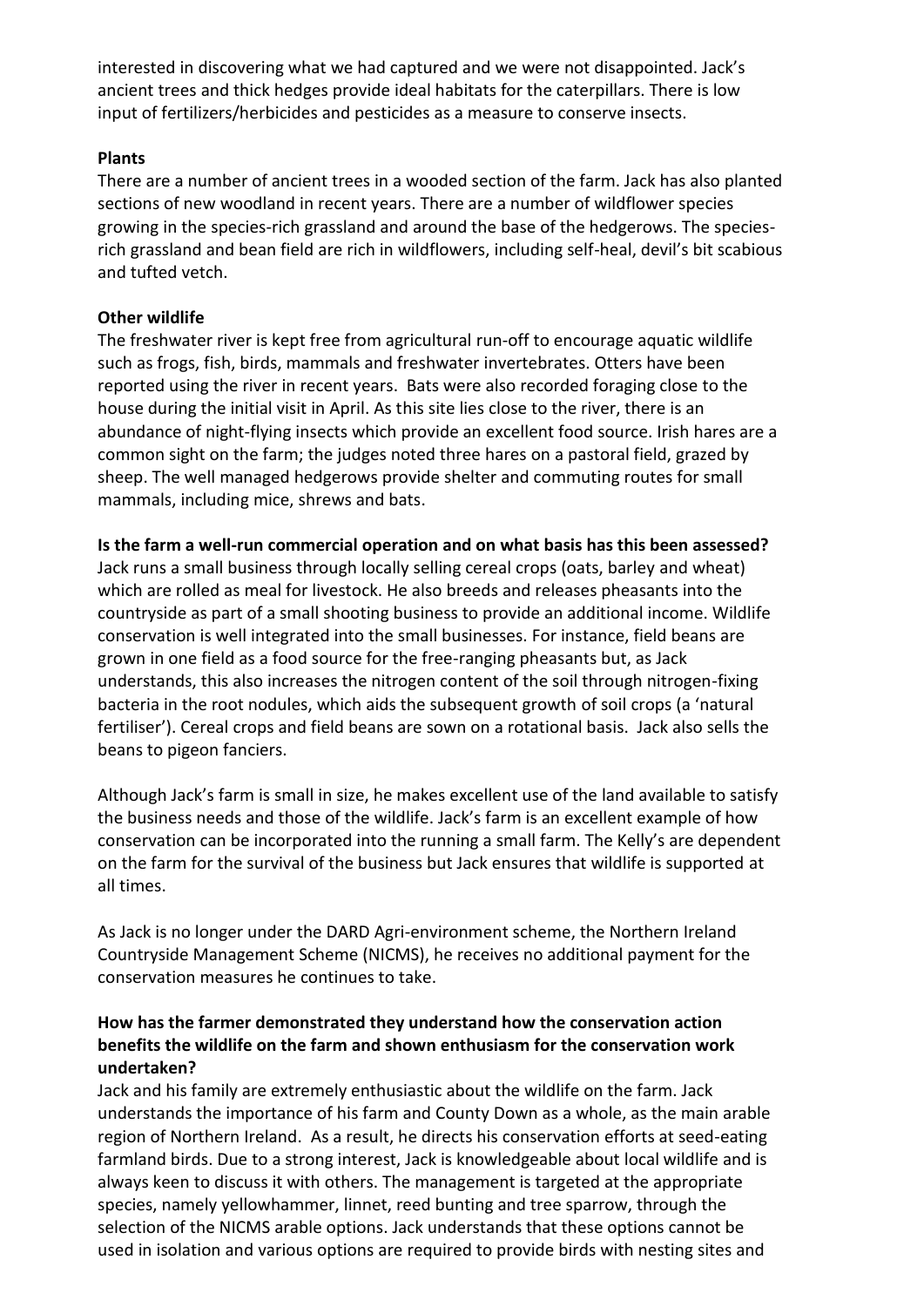food throughout the year i.e. the 'big 3' (e.g. wild bird cover as a food source and 'A' shaped hedges as a nesting site/summer food).

Due to sightings of barn owls and kestrels, Jack has installed suitable nest boxes for these species. As kestrels were observed over a particular field, Jack placed a kestrel box here and although kestrels started to nest in the box, jackdaws took over. Therefore, Jack took the initiative to move the kestrel box which was then successfully used. Similarly, Jack has installed multiple nest boxes specific to tree sparrow, which are being used successfully. Jack is also aware that his land includes areas of wetland, which lies adjacent to the Ballynagross Lower ASSI, thus he manages these areas sensitively to avoid damaging this priority habitat.

Despite changes in agricultural practices, Jack has deliberately continued in farm in a traditional way. For example, Jack continues to harvest hay/hayage, instead of silage, and uses classical smaller farm machines which are more suited to the small fields of the farm.

Jack takes pride in his 'A-shaped' hedges which he has trimmed in this way for over 20 years to benefit the wildlife on his farm. After reading about such hedges, Jack decided to trim them in this way on a 2-3 year basis. Jack shows initiative when providing for wildlife as he supplies supplementary grain for seed-eating birds to aid their survival during particularly cold periods.

## **How has the farmer been successful in maintaining, restoring and creating habitats on the farm?**

The abundance of wildlife on the farm highlights Jack's success in maintaining, restoring and creating habitats suitable for a range of plants and animals. As mentioned previously, despite being out of the NICMS, the wild bird cover and retained winter stubble options have been maintained. New woodland has been created and is now established, which provides an excellent habitat for invertebrates, mammals and woodland birds such as tits, thrushes, sparrows and finches. There are a number of ancient trees which provide an excellent habitat for insects, including moth larvae, and fungi. The riverine habitats are well maintained and buffer zones around the river reduce the risk of agricultural run-off and subsequent eutrophication and/or pollution. In fact, an environmental organization recently gathered weed from the river to place in their ponds as a cleaning mechanism. The hedges have been well maintained to ensure they remain thick, dense and gaps are not able to develop. The farm has been used to demonstrate best practice and has been used by the RSPB policy group for training events.

## **What future improvements does the farmer plan to make to further enhance the wildlife value of the farm?**

Due to the success of the nesting lapwing, Jack would like to encourage more nesting lapwing and he will continue to support his important populations of tree sparrow, yellowhammer, linnet and reed bunting. Jack and his son are aware of the importance of renewable energy and would like to produce fire wood by coppicing ash in the future. Jack would also like to be supported by the Agri-environment NICS once again so that he can continue to improve his farm for wildlife through the use of additional options.

## **Has the farmer demonstrated a willingness, and/or ability to successfully promote the conservation messages of their activities to others?**

Jack is an extremely friendly and warm man and enjoys conversing with others. He is very humble in his approach and believes that he is "just doing his bit for wildlife" although it is much more than this. Jack is never without a smile on his face and thoroughly enjoys his